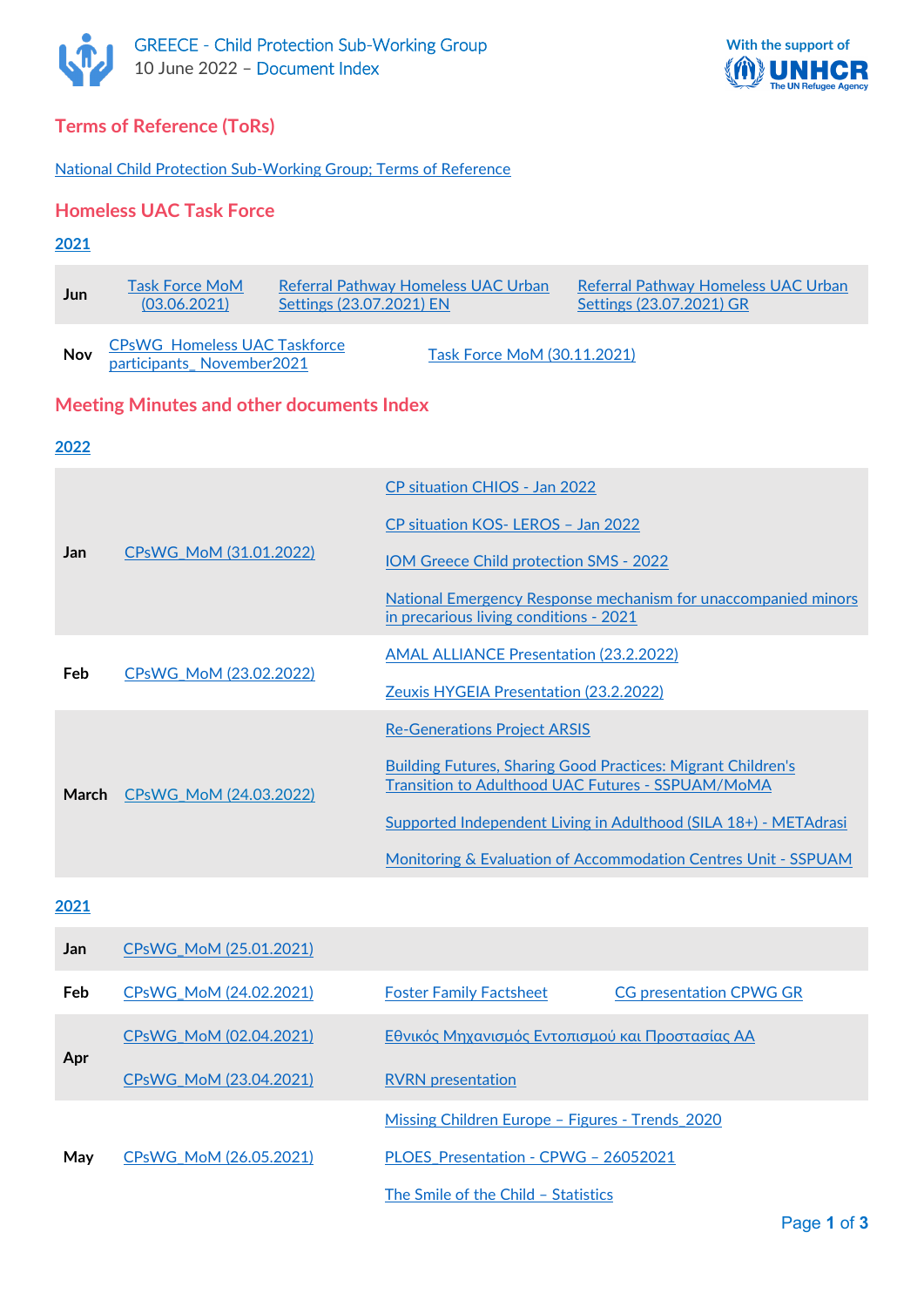



|            |                        | Statistics on unaccompanied refugee children (GR) |
|------------|------------------------|---------------------------------------------------|
|            | CPsWG_MoM (30.06.2021) | NRM - Child Actors WG Presentation                |
| Jun        |                        | <b>SGBV SSPUM Presentation 2nd</b>                |
|            |                        | <b>UNICEF GBV Programme in Greece June 2021</b>   |
| Sep        | CPsWG_MoM (23.09.2021) | NRM - Child Actors WG Presentation September 2021 |
|            |                        | <b>Mentorship Project SSPUAM</b>                  |
| <b>Nov</b> | CPsWG MoM (05.11.2021) | Unaccompanied minors in the juvenile penal system |
|            | CPsWG MoM (08.12.2021) | <b>Athens Comic Library</b>                       |
| <b>Dec</b> |                        | <b>GCR Presentation CADRE</b>                     |
|            |                        | <b>EFIVOS Presentation</b>                        |

## **2020**

| Jan         | CPsWG_MoM (15.01.2020)           |                                                                                                                      |                                                 |                                                                  |                                                                                          |
|-------------|----------------------------------|----------------------------------------------------------------------------------------------------------------------|-------------------------------------------------|------------------------------------------------------------------|------------------------------------------------------------------------------------------|
| Feb         | <b>CPsWG MoM</b><br>(27.02.2020) | Guardianship<br><b>METAdrasi CPsWG</b>                                                                               | challeges_CPsWG                                 | UNHCR - Discontinuation of the Guardianship Programme - Impact & |                                                                                          |
| Mar         | CPsWG_MoM (31.03.2020)           |                                                                                                                      |                                                 |                                                                  |                                                                                          |
| Apr-<br>May | CPsWG_MoM<br>(05.05.2020)        | <b>UNHCR - Relocation of UAC</b><br>from Greece - CPsWG                                                              |                                                 | <b>IOM - Relocation of UAC from Greece- CPsWG</b>                |                                                                                          |
| May         | <b>CPsWG MoM</b><br>(29.05.2020) | Guidance note on<br>reporting refugee<br>and migrant missing<br>children in<br>Greece_UNHCR<br><b>SoC with Annex</b> | developed!                                      | Missing Children Europe News Miniila is back and it's been newly |                                                                                          |
| Jul         | <b>CPsWG MoM</b><br>(23.07.2020) | Miniila App walk-<br>through                                                                                         | <b>Miniila</b><br><u>App</u><br><b>Handbook</b> | TSOC_MISSING_ALERT_APP_GREECE                                    | Referral<br>Pathway<br><b>Homeless</b><br><b>UAC Urban</b><br>settings (10 July<br>2020) |
| Sep         | <b>CPsWG MoM</b><br>(25.09.2020) | <b>Support The Walk -</b><br>5 minute read                                                                           |                                                 | The Walk - Creative Learning & Change                            |                                                                                          |
| Nov         | CPsWG MoM (26.11.2020)           |                                                                                                                      |                                                 |                                                                  |                                                                                          |

#### **2019**

| Mar | <b>CPsWG MoM</b><br>(20.03.2019) | Detention of UAC & Strategic<br><b>Litigation UNHCR_CPsWG</b><br>Presentation | EsWG School<br><b>Enrolment survey Dec</b><br>2018 CPsWg<br>Presentation | <b>Prolepsis CPsWG</b><br><b>Presentation</b> |
|-----|----------------------------------|-------------------------------------------------------------------------------|--------------------------------------------------------------------------|-----------------------------------------------|
| Apr | <b>CPsWG MoM</b><br>(17.04.2019) | Annual Report 2018 for Children on the Move Network CPsWG Presentation        |                                                                          |                                               |